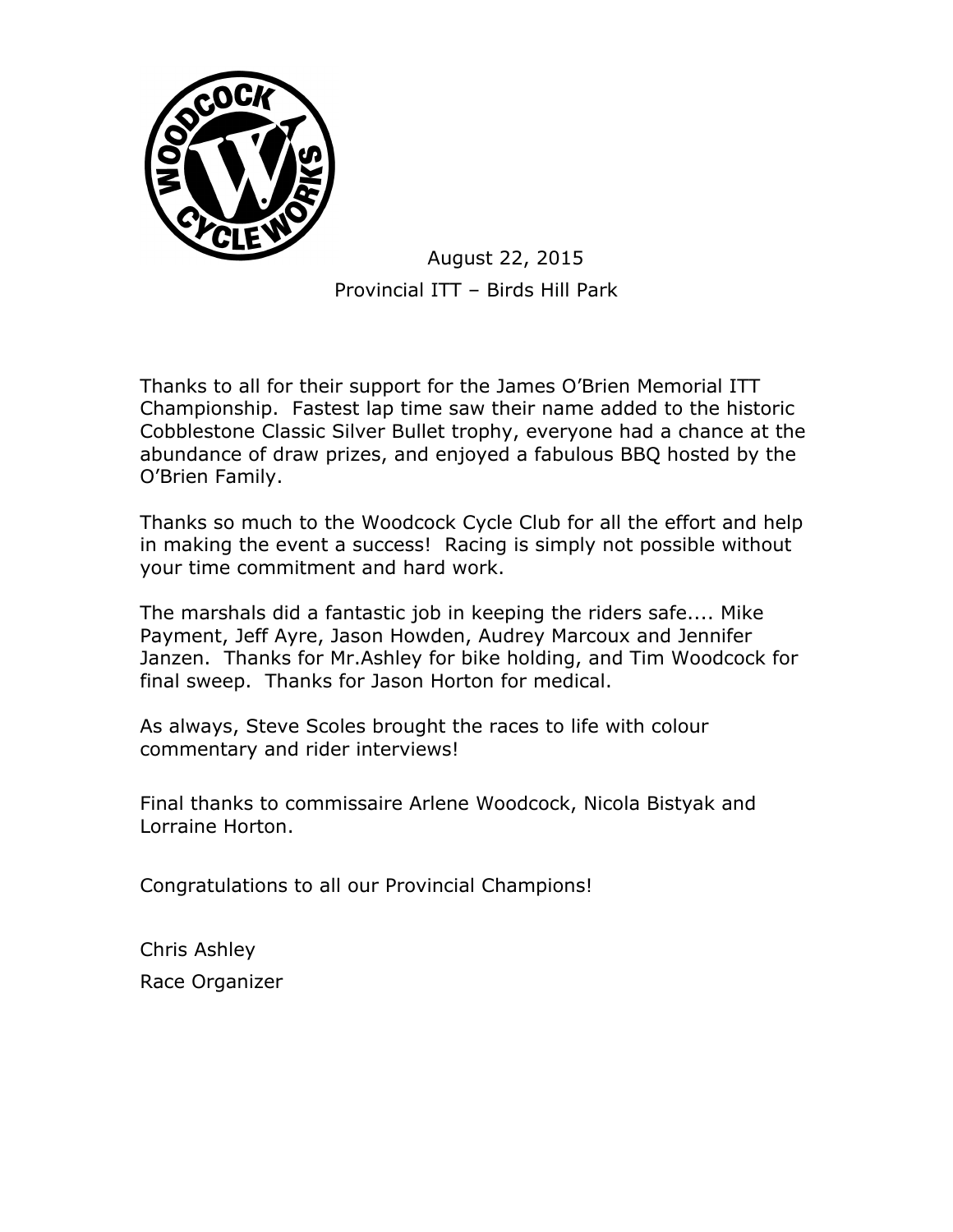

U15 Women – 1 Lap

|      |     | PLACING   Rider #   Rider Name | Club | TIMF  |
|------|-----|--------------------------------|------|-------|
| GOLD | 126 | Miriam Huebner                 | Devo | 21:13 |

#### $U17$  Men - 1 Lap

| <b>PLACING</b> |    | Rider $#$   Rider Name | Club           | TIME  |
|----------------|----|------------------------|----------------|-------|
| <b>GOLD</b>    | 28 | Kurt Penno             | <b>Team MB</b> | 15:51 |
| <b>SILVER</b>  | 15 | David Hamm             | Devo           | 16:28 |
| <b>BRONZE</b>  | 37 | Scott English          | <b>Team MB</b> | 16:40 |
| 4              | 77 | <b>Ness Dahling</b>    | Devo           | 17:15 |
| 5              | 82 | Kailen Schackleton     | Devo           | 17:21 |

# Junior Men - 2 Laps

| <b>PLACING</b> |     | Rider #   Rider Name | Club       | TIME  |
|----------------|-----|----------------------|------------|-------|
| <b>GOLD</b>    | 43  | <b>Oliver Evans</b>  | Russ Hayes | 30:58 |
| <b>SILVER</b>  | 32  | Mitch Kettler        | Team MB    | 31:41 |
| <b>BRONZE</b>  | 123 | Graham Lock          | Devo       | 35:02 |

## Senior Women – 2 Laps

| PLACING |    | Rider #   Rider Name | Club | TIMF  |
|---------|----|----------------------|------|-------|
| GOLD    | 29 | Genevieve Krahn      |      | 33:58 |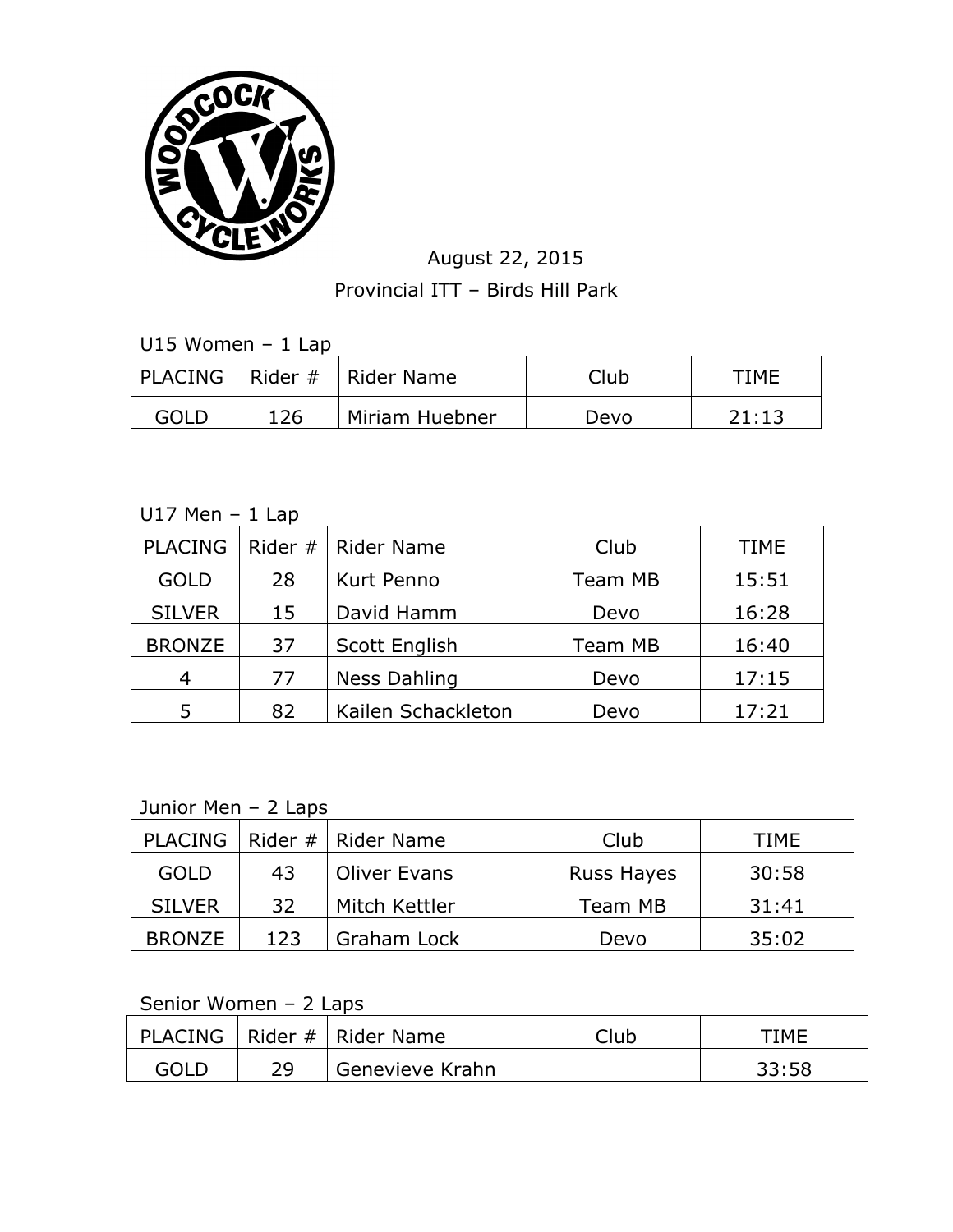

|      | PLACING   Rider #   Rider Name | Club | TIME  |
|------|--------------------------------|------|-------|
| GOLD | Cale Bergmann                  |      | 47.27 |

#### Master A Women – 2 Laps

|               | #   | PLACING   Rider   Rider Name | Club     | TIME  |
|---------------|-----|------------------------------|----------|-------|
| <b>GOLD</b>   | 182 | Jennifer Reaburn             | Woodcock | 40:34 |
| <b>SILVER</b> | 189 | Charlene Hiebert             |          | 41:46 |

#### Master B Women – 2 Laps

|      |     | PLACING   Rider #   Rider Name | Club | TIME  |
|------|-----|--------------------------------|------|-------|
| GOLD | 195 | Sonia Tessier                  |      | 37:45 |

#### Master B Men

| <b>PLACING</b> | Rider # | <b>Rider Name</b> | Club       | TIME  |
|----------------|---------|-------------------|------------|-------|
| <b>GOLD</b>    | 27      | Jared Spier       | Woodcock   | 31:52 |
| <b>SILVER</b>  | 9       | Marc Fournier     | <b>FOG</b> | 32:32 |
| <b>BRONZE</b>  | 13      | Chris Ashley      | Woodcock   | 32:53 |
| 4              | 74      | Damian Tryon      | Alter Ego  | 35:10 |
| 5              | 96      | Rodney Thiessen   | Alter Ego  | 35:51 |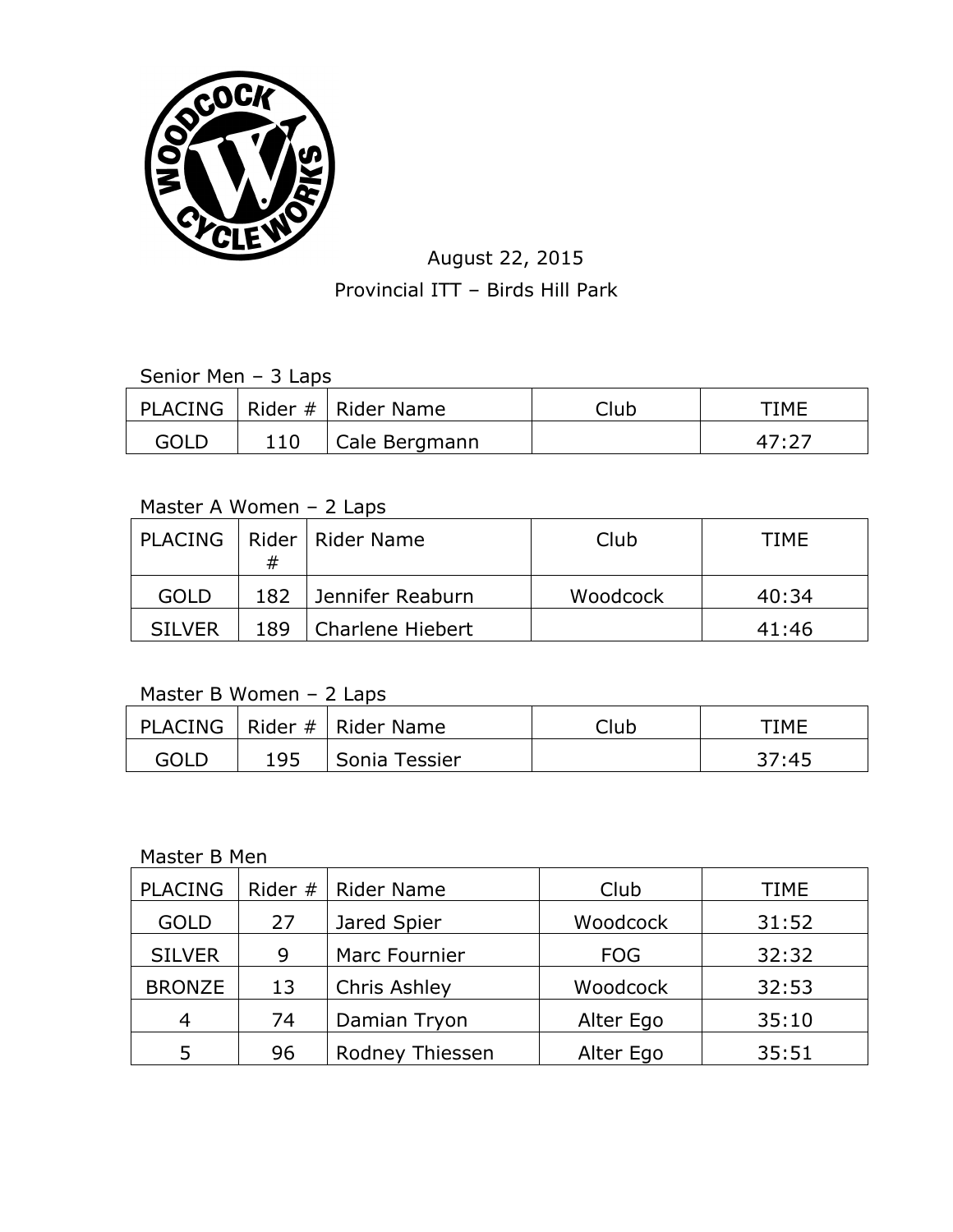

# August 22, 2015

Provincial ITT – Birds Hill Park

| Master C Men   |           |                      |             |             |  |
|----------------|-----------|----------------------|-------------|-------------|--|
| <b>PLACING</b> | Rider $#$ | <b>Rider Name</b>    | Club        | <b>TIME</b> |  |
| <b>GOLD</b>    | 21        | Don Sawatzky         | Woodcock    | 31:38       |  |
| <b>SILVER</b>  | 103       | <b>Robert Smith</b>  |             | 34:02       |  |
| <b>BRONZE</b>  | 100       | Dave Gerrard         | Woodcock    | 35:14       |  |
| 4              | 94        | Rick Yaschyshyn      | Alter Ego   | 35:15       |  |
| 5              | 40        | <b>Richard Allen</b> | <b>PJYD</b> | 35:40       |  |
| 6              | 99        | <b>Gary Sewell</b>   | <b>FOG</b>  | 36:17       |  |
|                | 215       | Don McRae            | <b>FOG</b>  | 37:00       |  |

Master D Men

|             |    | PLACING   Rider #   Rider Name | Club     | TIMF  |
|-------------|----|--------------------------------|----------|-------|
| <b>GOLD</b> | 64 | Paul Sutherland                | Woodcock | 35.31 |

### OPEN – 2 Laps

|          | PLACING   Rider #   Rider Name | Club | TIMF   |
|----------|--------------------------------|------|--------|
| Master C | <b>Bill Ralph</b>              | B&B  | 31 M Z |

#### OPEN – 1 Lap

|          |     | PLACING   Rider #   Rider Name | Club          | <b>TIME</b> |
|----------|-----|--------------------------------|---------------|-------------|
| Master B | 156 | Jason Elias                    | Country Cycle | 18:19       |
| U9       | 213 | Adam Smith                     |               | 24:33       |
| U9       | 239 | Jackson Smith                  |               | 25:46       |